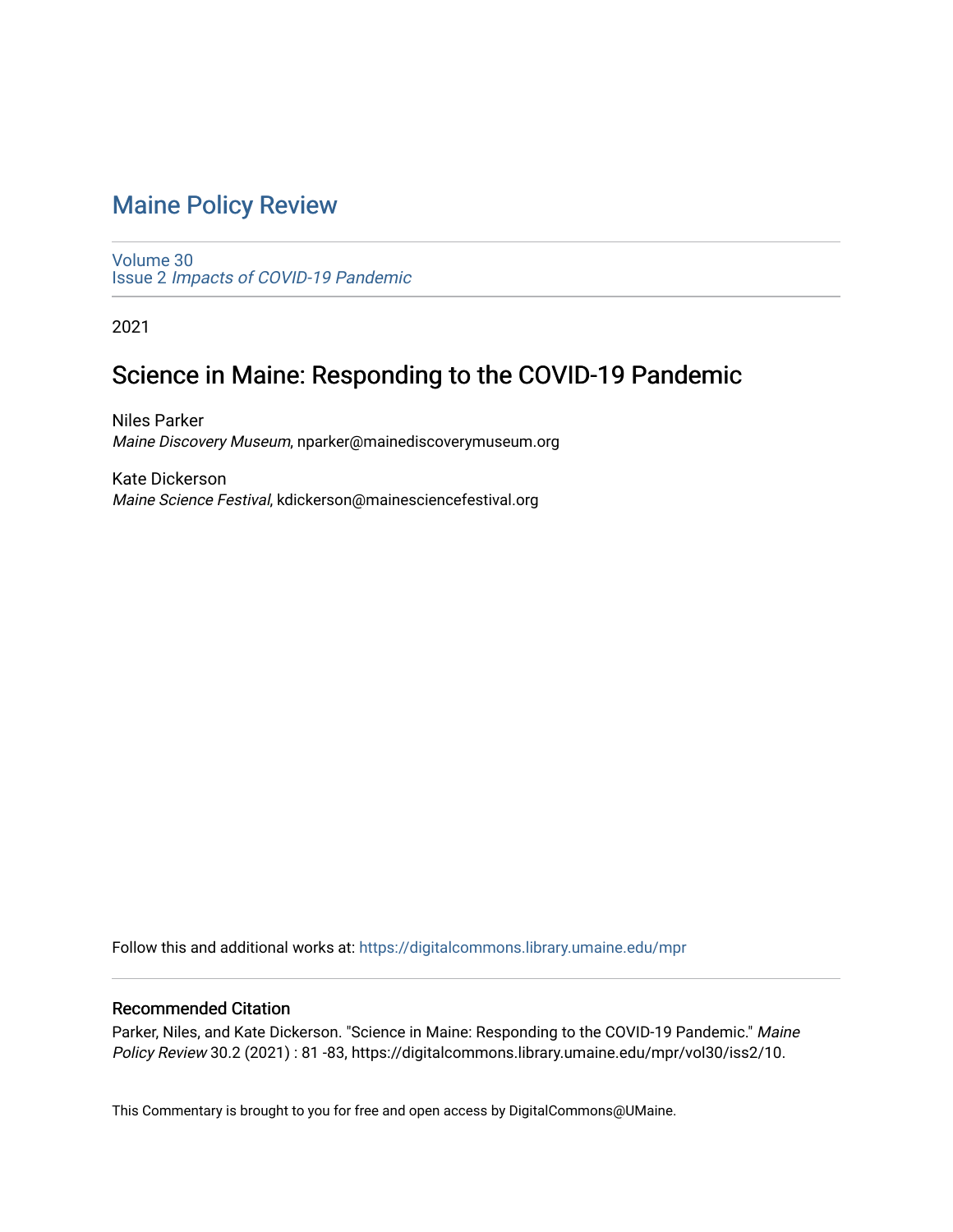# Science in Maine: Responding to the COVID-19 Pandemic

by Niles Parker and Kate Dickerson

## **BACKGROUND**

One of the most prominent themes<br>to emerge from the COVID-19 pandemic has been an ever-larger recognition by policymakers and the general public of the importance of science in our lives. Maine scientists and practitioners led the way in the United States in responding to the pandemic, not just through creating and administering tests and manufacturing PPE, but in furthering our understanding of which populations would be most heavily hit and how to most equitably address the impact of COVID-19.

But how will these stories and practices be shared? How will nonscientists learn not just about these projects, but about the many other ways in which Maine leads the world in science and exploration?

Most Mainers don't know that Maine companies and scientists are playing such a leading role in responding to the pandemic. There are many reasons for this, not least of them being Mainers' tendency to just put their head down and get the job done. And while this lack of ego is refreshing, it is damaging to Maine. How will policymakers decide how best to support the work of Maine scientific and engineering firms if the policymakers don't know about their successes and failures? How will we inspire the next generation of scientists and innovators if we don't know how science works and where Maine leads?

## FOUNDATION

The Maine Discovery Museum<br>
(MDM) began with a public forum in 1997 and opened its doors in February 2001. Over the past 20 years, MDM has become a critical player in the education of young Mainers from all over the state, especially in science, technology, engineering, and math (STEM). MDM is about discovery: looking at the world around us with fresh eyes, a lot of questions, and a desire to know more.

Our largest program, the Maine Science Festival (MSF), enables us to reach an additional 12,000 people of all ages over five days in March, where science programming happens in a festival format (hands-on activities, forums, films, exhibits, talks, workshops). As a unique community and state resource, MDM has provided opportunities for exploration and discovery to a far-reaching and diverse population of students and families from across the state and beyond. Prior to the pandemic, we welcomed over 60,000 people through the doors each year, but that's not the only way we serve the public. Science outreach has been a central goal of the Maine Science Festival for the past five years and the Maine Discovery Museum for the past twenty.

But even with all this programming and the work of other partners throughout the state, it is not enough with regards to achieving science literacy in Maine. From our discussions with parents, teachers and

STEM-related partners in education, legislators, and industry representatives, there is an increasing sense of urgency to engage Maine students and adults in STEM education daily. An understanding of science and engineering is vital to Mainers today, even for those who may not end up in careers explicitly related to those fields. This basic understanding is even more critical when you consider the rapidly changing job landscape in Maine away from traditional industries and towards specialized industries and sectors including composites, marine technology and aquaculture, energy and environmental technologies, biosciences, new products and applications for forest products, ever-increasing applications of information technology and artificial intelligence, and technological advances in manufacturing throughout the state and beyond.

We have learned from the MSF and our other programming that we have only just begun to tap into a significant source of interest and support when it comes to highlighting the science that is happening in Maine. Our extensive partnerships and working relationships with research institutions like University of Maine, Jackson Laboratory, MDI Biological Laboratory, Bigelow Laboratory for Ocean Sciences, and industry partners and presenters including IDEXX, GE, Pratt & Whitney, ReVision Energy, and many more provide ample opportunity to feature the work that they do as public science exhibits and programs.

It is clear to us that STEM education in Maine has to expand beyond what it has been, especially when considering introducing science to elementary students. STEM education in Maine has to incorporate a full "cradle to gray"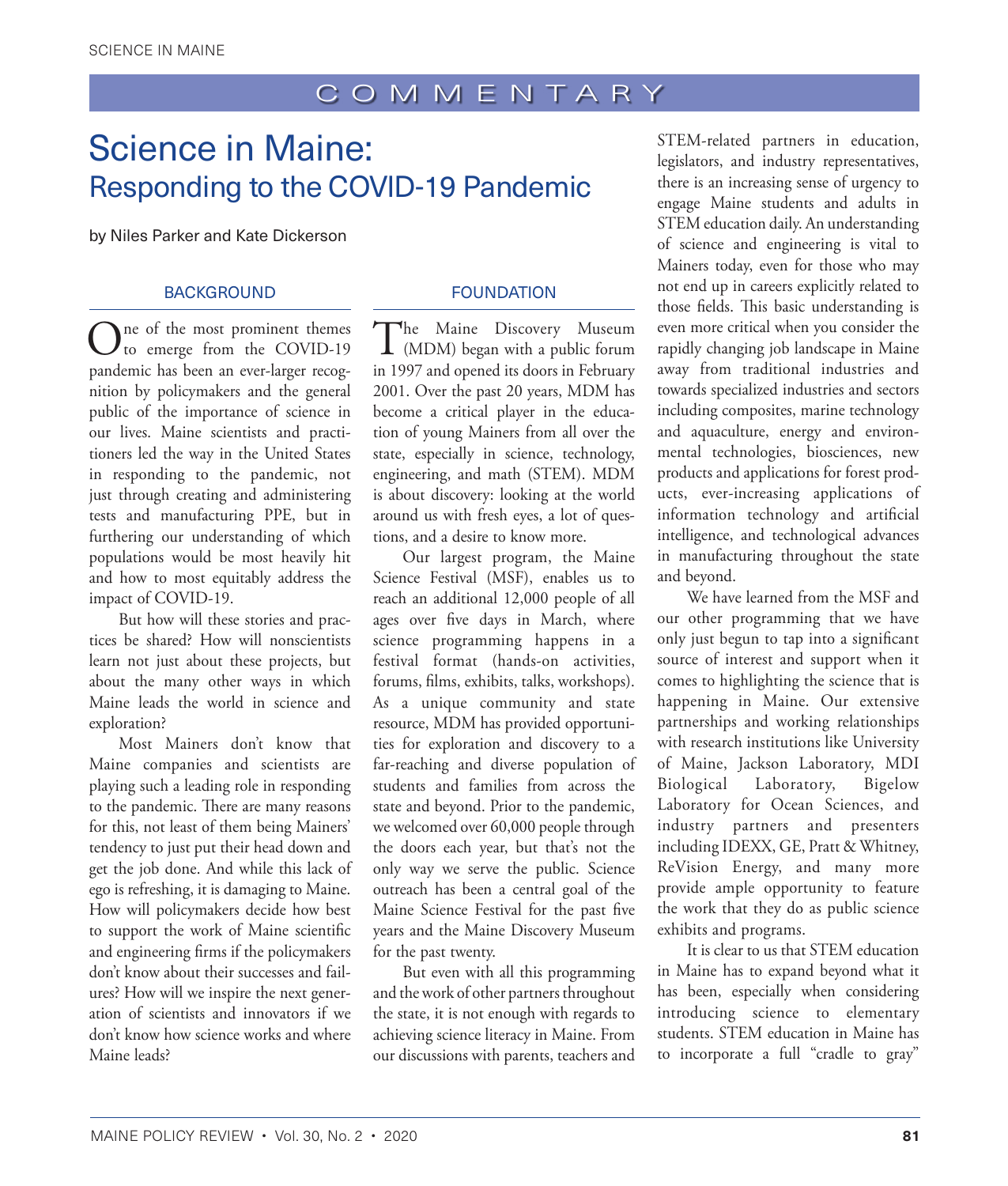## COMMENTARY

approach, where both formal and informal learning about science are incorporated. Such a science education and application ecosystem would ensure that Maine and its people will not be left behind as future knowledge and industries thrive. In the near term, we have identified two related but separate areas where Maine should put resources to both recover from, and build off of, the COVID-19 pandemic, on our way to building this ecosystem.

#### SCIENCE EDUCATION

MDM's science education program-ming is extensive and our outreach programs include the Maine Science Festival, Maine Science Podcast, STEM Outreach to Rural Communities, GSK "Science in the Summer," and Discovery Kits, with all these programs also reaching many disadvantaged and underserved youth. We have seen the demand for these programs skyrocket over the past five years, as the growth of our STEM offerings has spread all over Maine particularly in central, northern, and Downeast Maine. In many areas, these programs fill a gaping hole in science education in our state.

However, MDM's science-enrichment programming is only one part of science education. Research tells us that the earlier we expose children to the wonders of science and stoke their curiosity, the more they retain and the more interest they display in such topics as they grow. The effort to recruit children to a lifetime appreciation for science must begin in the elementary grades. Yet, science is not routinely focused on in those grades, nor are scientific ideas and concepts expanded on and reinforced throughout the K–12 curriculum. The lack of public understanding of science

and how it works that the COVID-19 pandemic has exposed has made it clear that the time is right for a science teachers' academy.

Informal educational organizations and settings, like museums, have a long history of providing hands-on, interactive methods for engaging children with science. MDM's Science Teachers' Academy will partner with teachers, administrators, schools of education at colleges and universities, museums, and other informal science organizations to greatly expand the science that is taught in schools in Maine and better prepare teachers for teaching science. The academy will start with a pilot program that will bring the unique educational approach of informal science education to the more traditional approach of classroom teaching, with two cohorts of elementary teachers (2022–2023 school year; 2023–2024 school year) from around Maine to participate in the pilot program. They will be paired with museum educators and informal science leaders to develop new tools for discussing science in creative and accessible ways. Field trips to museums, sessions at the Maine Science Festival, and small lectures with scientists will shape their curriculum. This pilot project will run until June 30, 2024, and will culminate with the teachers working with the exhibit design team to develop new exhibits in the proposed Maine Science Center. In addition, they will take the curriculum related to these exhibits and knowledge about the science going on in Maine back to their classrooms. The museum will then follow up with in-classroom visits to those schools and maintain communication with the teachers in the cohorts.

This academy will leverage the expertise of informal educators with regards to science teaching and student engagement and provide professional development and guidance to classroom teachers, blending the best of both classroom teaching and informal science education.

#### SCIENCE CENTER

How will policymakers decide the best way to support people and companies who rely on science and engineering? How will we inspire the next generation of scientists and innovators? How do we better prepare the minds of children to engage in science, scientific inquiry, and ultimately pursue career opportunities here in their home state? How do older students and adults continue to learn about science outside of formal schooling? How will nonscientists learn about not just these projects, but the many other ways in which Maine leads the world in science and exploration?

For Maine to prosper in the 21st century, it is clear that science understanding, appreciation, and education needs to reach as many Mainers as possible, from the earliest ages through adulthood. Research has shown that 95 percent of the population learns about science outside of the classroom (Falk and Dierking [2010](#page-3-0)). Most people develop an interest in science through informal learning settings such as museums. Science museums around the world are increasingly becoming the hub for educational discussions and STEM-based discovery, and they are often recognized as a vital complement to formal education. Maine is the only state in the country without a dedicated science museum. So where does that leave Maine and its people?

This vision for a science center is not building for the sake of building. It is not proposing a typical museum with hundreds of artifacts grouped in static